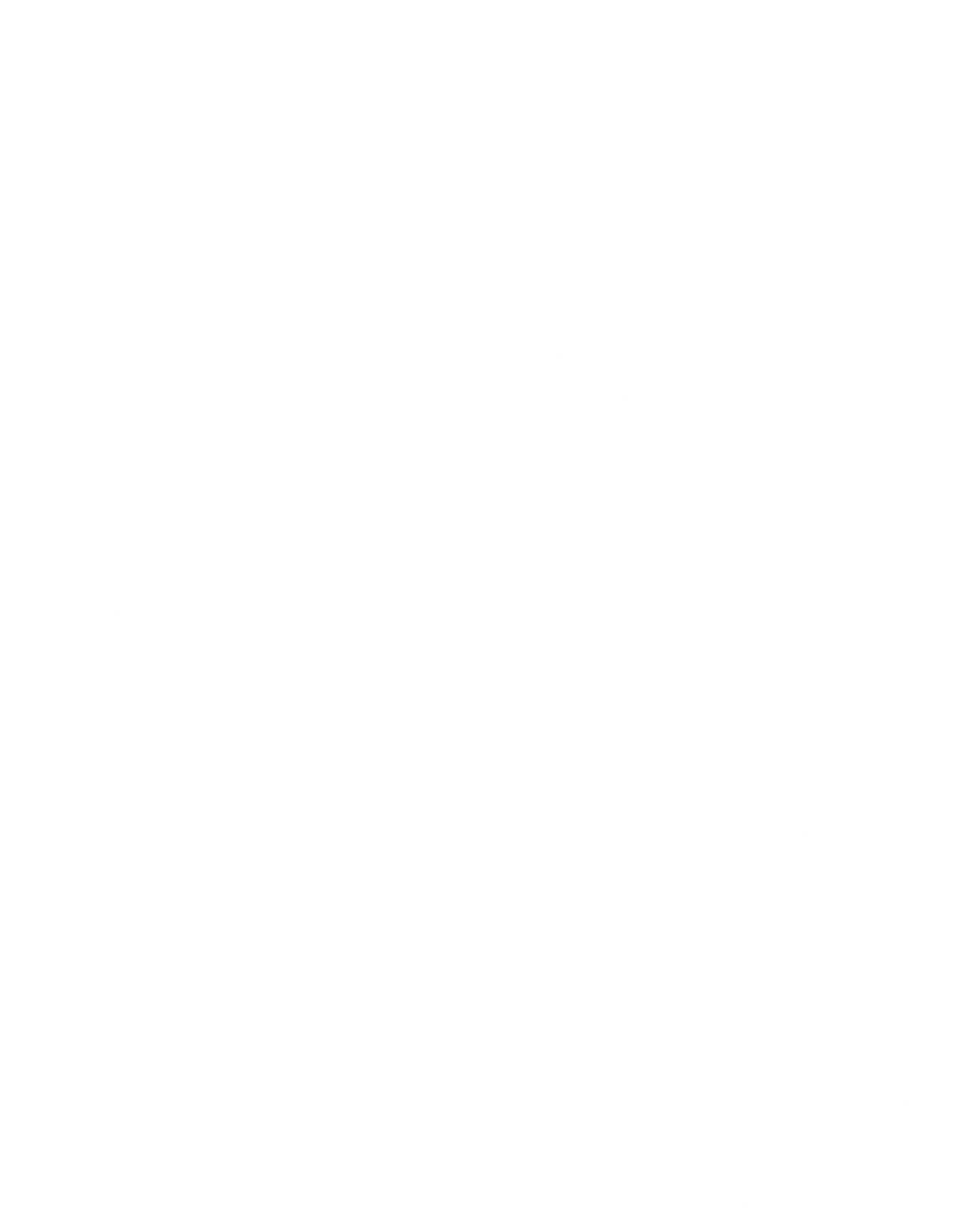## **BEFORE THE FEDERAL COMMUNICATIONS COMMISSION<br>WASHINGTON, D.C. 20554**



| <b>BELLSOUTH</b><br>TELECOMMUNICATIONS, LLC d/b/a<br>AT&T Florida, |  |
|--------------------------------------------------------------------|--|
| Complainant,                                                       |  |
|                                                                    |  |
| DUKE ENERGY FLORIDA, LLC,                                          |  |
| Defendant.                                                         |  |

**Proceeding No.: 20-276 Bureau ID No.: EB-20-MD-003** 

**To: The Enforcement Bureau** 

## **DUKE ENERGY FLORIDA, LLC'S REPLY TO AT&T FLORIDA'S OPPOSITION TO PETITION FOR RECONSIDERATION**

Eric B. Langley Robin F. Bromberg Robert R. Zalanka **LANGLEY** & **BROMBERG LLC**  2700 U.S. Highway 280 Suite 240E Birmingham, Alabama 35223 Telephone: (205)783-5751 Email: eric@langleybromberg.com Email: robin@langleybromberg.com Email: rylee@langleybromberg.com

October 14, 2021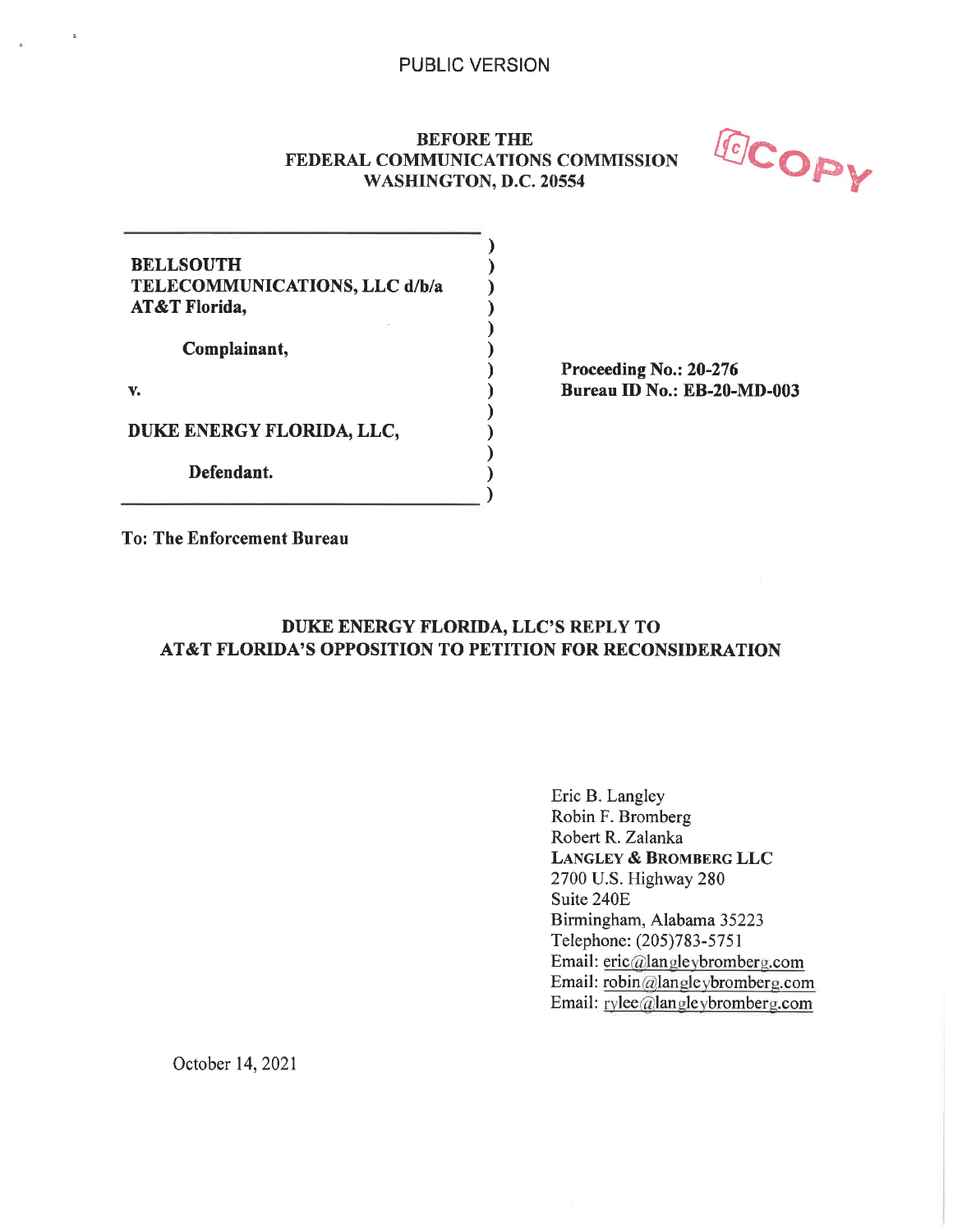## TABLE OF CONTENTS

| I. AT&T Has Failed to Establish that It Is Entitled to Relief Under the 2011 Order 1                                                                           |
|----------------------------------------------------------------------------------------------------------------------------------------------------------------|
| II. The Record and the Commission's "Cost Causation" Principles Require that AT&T                                                                              |
| III. Because It Is the Only Viable Methodology for Valuing AT&T's Right to Remain<br>Attached, the Bureau Erred by Rejecting DEF's "Avoided System Replacement |
|                                                                                                                                                                |
|                                                                                                                                                                |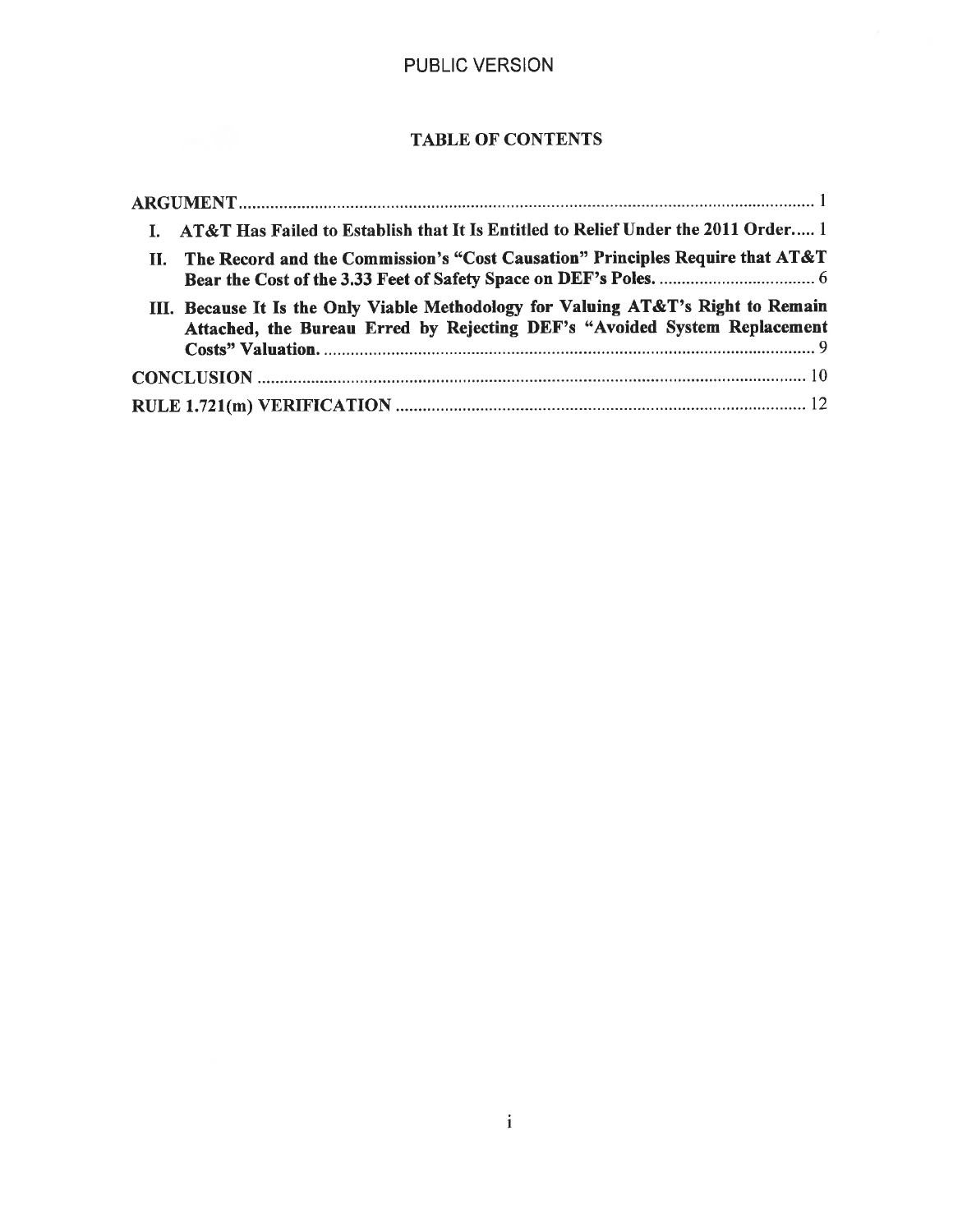## **BEFORE THE FEDERAL COMMUNICATIONS COMMISSION WASHING TON, D.C. 20554**

| <b>BELLSOUTH</b><br>TELECOMMUNICATIONS, LLC d/b/a<br>AT&T Florida, |  |
|--------------------------------------------------------------------|--|
| Complainant,                                                       |  |
|                                                                    |  |
| DUKE ENERGY FLORIDA, LLC,                                          |  |
| Defendant.                                                         |  |

**Proceeding No.: 20-276 Bureau ID No.: EB-20-MD-003** 

To: **The Enforcement Bureau** 

## **REPLY**

Duke Energy Florida, LLC ("DEF") submits this reply to AT&T Florida's opposition to

DEF's September 27, 2021 petition for reconsideration in the above-captioned proceeding.

#### **ARGUMENT**

## I. **AT&T Has Failed to Establish that** It **Is Entitled to Relief Under the 2011 Order.**

In analyzing AT&T's claim under the 2011 Order, the Bureau found that: (1) the parties' joint use agreement ("JUA") constitutes an "existing" or "historical" agreement;<sup>1</sup> and (2) the JUA provides AT&T with benefits that give AT&T a competitive advantage over CLEC and CATV attachers on the same poles.<sup>2</sup> Based on these findings, the Bureau should have applied the legal

<sup>&</sup>lt;sup>1</sup> See Order at  $\P$ , 9, 34 n.114; *see also Implementation of Section 224 of the Act; A National Broadband Plan for Our Future,* Report and Order and Order on Reconsideration, WC Docket No. 07-245, GN Docket No. 09-51, 26 FCC Rcd 5240, 5344-37 at  $\sqrt{\ }$  216-17 (Apr. 7, 2011) (the "2011 Order").

<sup>&</sup>lt;sup>2</sup> See Order at ¶ 22-33, 39.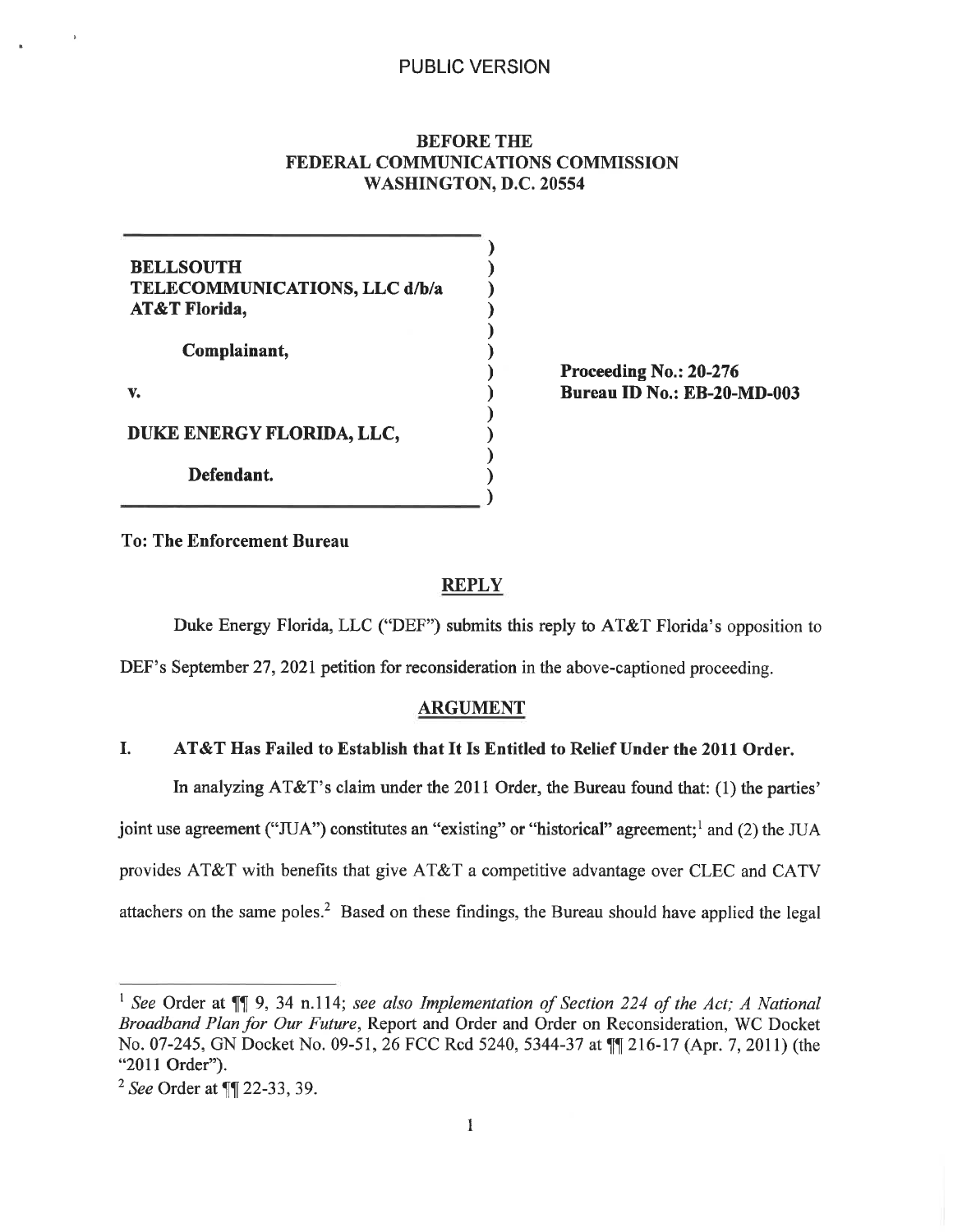standard articulated in the 2011 Order and the *Verizon Florida Decision* to determine whether AT&T was entitled to relief for the period governed by the 2011 Order.<sup>3</sup> Under the *Verizon Florida Decision,* AT&T is required to demonstrate that the "monetary value" of the benefits it enjoys under the JUA does not justify the difference between the "rate" it paid under the JUA and the rate it would have paid under the Old Telecom Rate formula.<sup>4</sup> AT&T failed to produce any evidence showing that the "monetary value" of the benefits did not justify the "rate" under the JUA.<sup>5</sup> Accordingly, the Bureau erred in finding that AT&T was entitled to relief for the period governed by the 2011 Order.

The foregoing argument is the centerpiece of DEF's Petition.<sup>6</sup> Yet. AT&T devotes little more than a page in its opposition to this threshold issue. Instead of confronting its burden of proof under the *Verizon Florida Decision,* AT&T offers-up three arguments that are incorrect, irrelevant or both. First, AT&T claims:

Duke Florida first argues that unjust and unreasonable rates escape correction under the 2011 *Order* if an ILEC does not prove the "monetary value" of the alleged (but disputed) competitive advantages. The Commission did not adopt this standard of review.... Rather, the Commission has always placed the burden on the pole owner-here, Duke Florida-to justify charging a rate higher than the regulated rate  $\ldots$ <sup>7</sup>

AT&T is just flat wrong. The *Verizon Florida Decision,* which addressed an ILEC complaint

involving an "existing" joint use agreement, clearly states that the burden of proof under the 2011

<sup>3</sup>*See Verizon Fla. LLC v. Fla. Power and Light Co.,* Memorandum Opinion and Order, Docket No. 14-216, 30 FCC Rcd 1140, 1149 | 24 (Feb. 11, 2015) (the "Verizon Florida Decision"); see also 2011 Order, 26 FCC Rcd at 5333-37,  $\int$  214-19 (explaining that ILECs bear the burden of demonstrating that the "rates" they pay under joint use agreements are not "just and reasonable"). <sup>4</sup> See Verizon Florida Decision, 30 FCC Rcd at 1149-50 at ¶ 24.

 $5$  See Order at  $\P$  45 (finding that AT&T did not provide "a credible valuation of the advantages that AT&T received under the JUA.").

<sup>6</sup>*See* DEF's Petition at 1-4.

<sup>&</sup>lt;sup>7</sup> AT&T's Opposition at 8 (italics in original).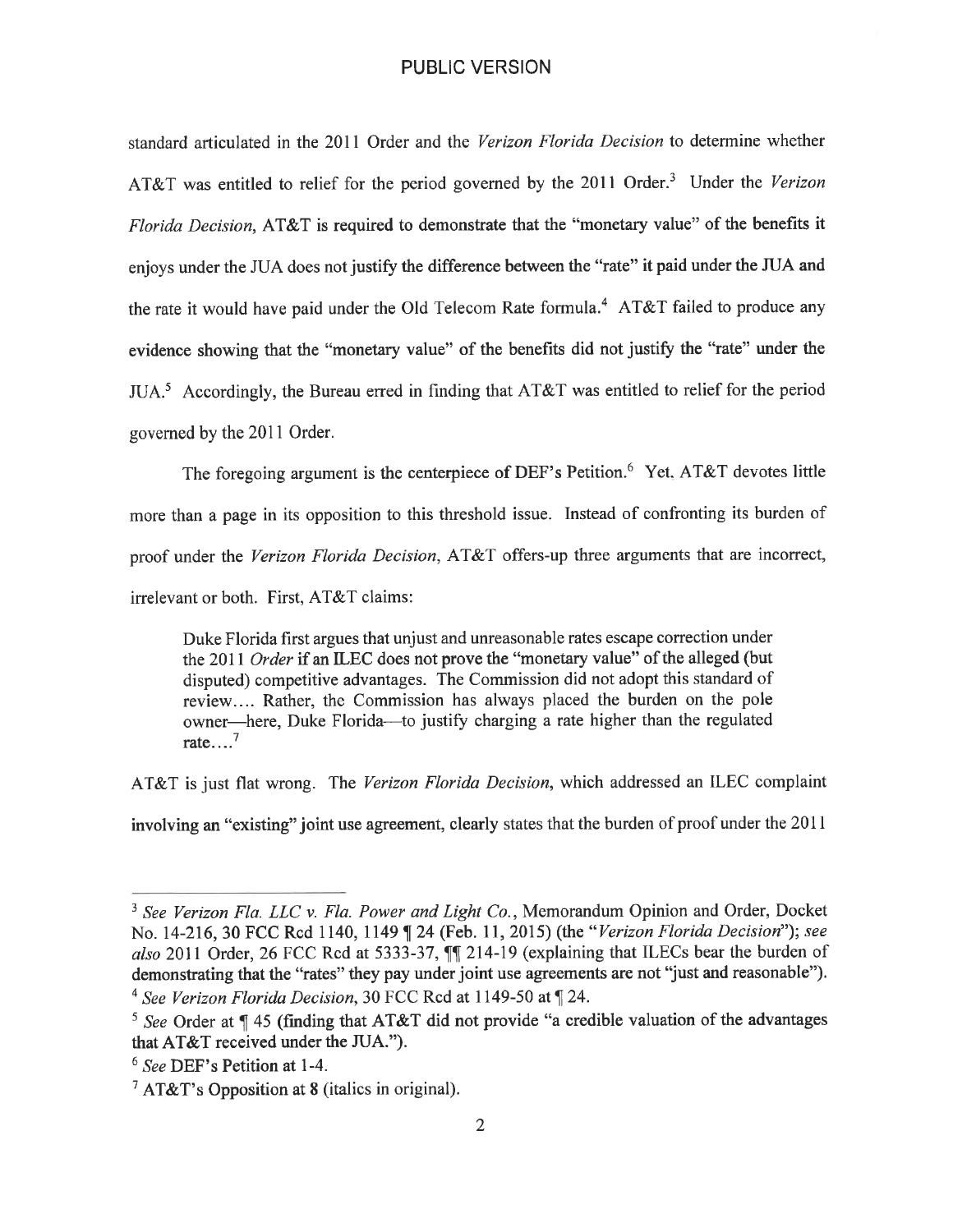Order lies with the ILEC to demonstrate that the "rate" under the joint use agreement is not just and reasonable:

Verizon concedes that it received and continues to receive benefits under the Agreement that are not provided to other attachers, **but it has not produced any evidence showing that the monetary value of those advantages is less than the difference between the Agreement Rates and the New or Old Telecom Rates over time.... Absent such evidence, we are unable to determine whether the Agreement Rates are just and reasonable.** <sup>8</sup>

AT&T attempts to distinguish the *Verizon Florida Decision* by arguing that it was an "interim decision where quantification was requested based on a finding that the ILEC 'conceded that it received and continues to receive benefits under the Agreement that are not provided to other attachers."<sup>9</sup> This is an utterly meaningless distinction.<sup>10</sup> Whether it be a concession or a legal fmding that an ILEC receives material benefits under an "existing" joint use agreement, the legal standard under the *Verizon Florida Decision* remains the same: the ILEC is required to demonstrate that the "monetary value" of those benefits do not justify the "rate" under the joint use agreement. Under AT&T's postulation, the burden of proof would shift to DEF merely by

<sup>&</sup>lt;sup>8</sup> Verizon Florida Decision, 30 FCC Rcd at 1149-50 at  $\P$  24; see also id. at 1140,  $\P$  $\P$  1 ("[W]e dismiss Verizon's complaint because Verizon has proven neither that the rates established by the governing agreement between Florida Power and Verizon's predecessor are unjust and unreasonable...."); *id. at*  $1140$ ,  $\n{\nT2}$  ("[W]e find that Verizon has not met its burden of proving that the rates established in a 1975 Joint Use Agreement... are unjust and unreasonable in violation of Section 224(b)(1) of the Communications act of 1934...."), *id.* at 1140,  $\parallel$  3 ("[W]e conclude that Verizon has provided insufficient evidence: (a) to support a finding that the Agreement Rates are unreasonable, and (b) for the Commission to set a just and reasonable rate."); 47 C.F.R.  $\S$  1.1424 (2011) ("In complaint proceedings where an incumbent local exchange carrier ... claims that it is similarly situated to an attacher that is a telecommunications carrier ... or a cable television system for purposes of obtaining comparable rates, terms or conditions, **the incumbent local exchange carrier shall bear the burden** of demonstrating that it is similarly situated by reference to any relevant evidence, including pole attachment agreements.") (emphasis added).

 $9$  AT&T's Opposition at 8 n.36 (internal brackets omitted).

<sup>10</sup> AT&T offers no explanation for why it characterizes the *Verizon Florida Decision* as merely an "interim decision." The *Verizon Florida Decision* was the first decision released by the Commission under the 2011 Order, and it was the only authority governing disputes over "existing" joint use agreements until January 2020.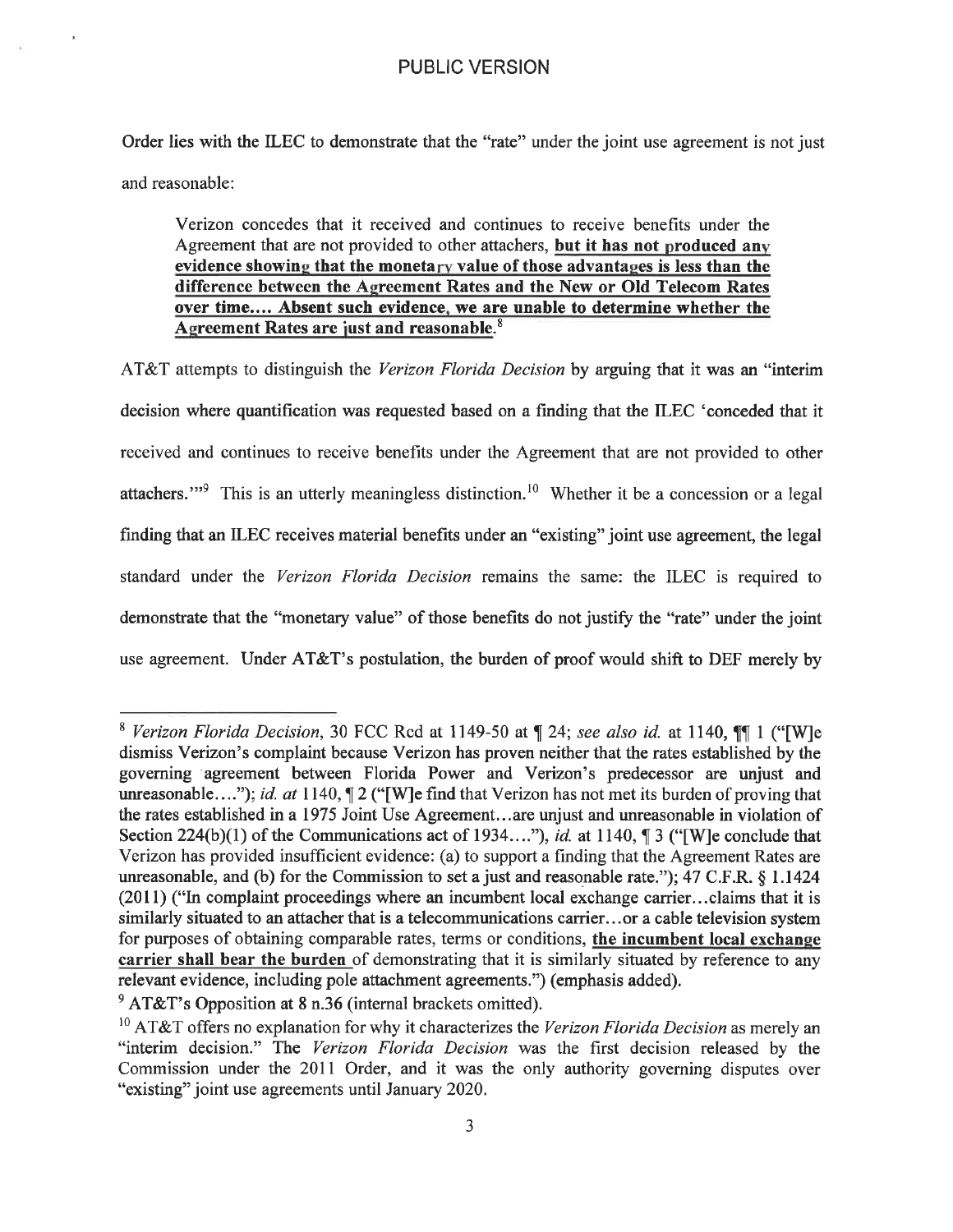virtue of AT&T's self-serving "dispute" of the material advantages of the JUA.

Second, AT&T argues:

Duke Florida then argues that the JUA rates escape review and are shielded from correction because the 1969 JUA is a "historic" (or "existing") agreement whose rates are entitled to deference. But the *Bureau Order* **did** treat the JUA as an "existing" agreement and found that it satisfies the "threshold" requirements for review of such agreements. It also strictly adhered to precedent when it described the 2011 *Order's* adoption of the old telecom rate as a "reference point" and applied that "reference point" here.<sup>11</sup>

AT&T's argument completely misses the point. As explained in the Petition, the 2011 Order recognized two types of joint use agreements: "existing" (a/k/a "historical") and "new" agreements.<sup>12</sup> Each is governed by a different standard. For "new" agreements, the Commission explained that it would look to the Old Telecom Rate "as a reference point in complaint proceedings."<sup>13</sup> But the Old Telecom Rate is only a "reference point" for "new" agreements. The *Verizon Florida Decision* makes clear that a different standard applies to "existing" joint use agreements:

In support of applying the Old Telecom Rate, Verizon cites the *Order's* statement that the Commission would consider the Old Telecom Rate "as a reference point" when determining a just and reasonable attachment rate for a *"new agreement"*  between an incumbent LEC and a utility. The agreement at issue here is not a new agreement. It is "an historical joint use agreement," which the Commission repeatedly distinguished from "new agreements."<sup>14</sup>

As explained above, the legal standard for disputes involving "existing" agreements requires the ILEC to demonstrate that the "monetary value" of the benefits it receives under its joint use agreement does not justify the "rate" it pays under the joint use agreement. The Bureau failed to apply this legal standard to AT&T's claim and erroneously grafted the Old Telecom Rate as a

<sup>&</sup>lt;sup>11</sup> AT&T's Opposition at 9 (italics and bold emphasis in original).

<sup>&</sup>lt;sup>12</sup> See DEF's Petition at 4-6; 2011 Order, 26 FCC Rcd at 5334-37, TJ 216-17.

<sup>13</sup>*See* 2011 Order, 26 FCC Red at 5336-37, **,r** 218.

<sup>&</sup>lt;sup>14</sup> Verizon Florida Decision, 30 FCC Rcd at 1149, ¶ 23 (italics in original).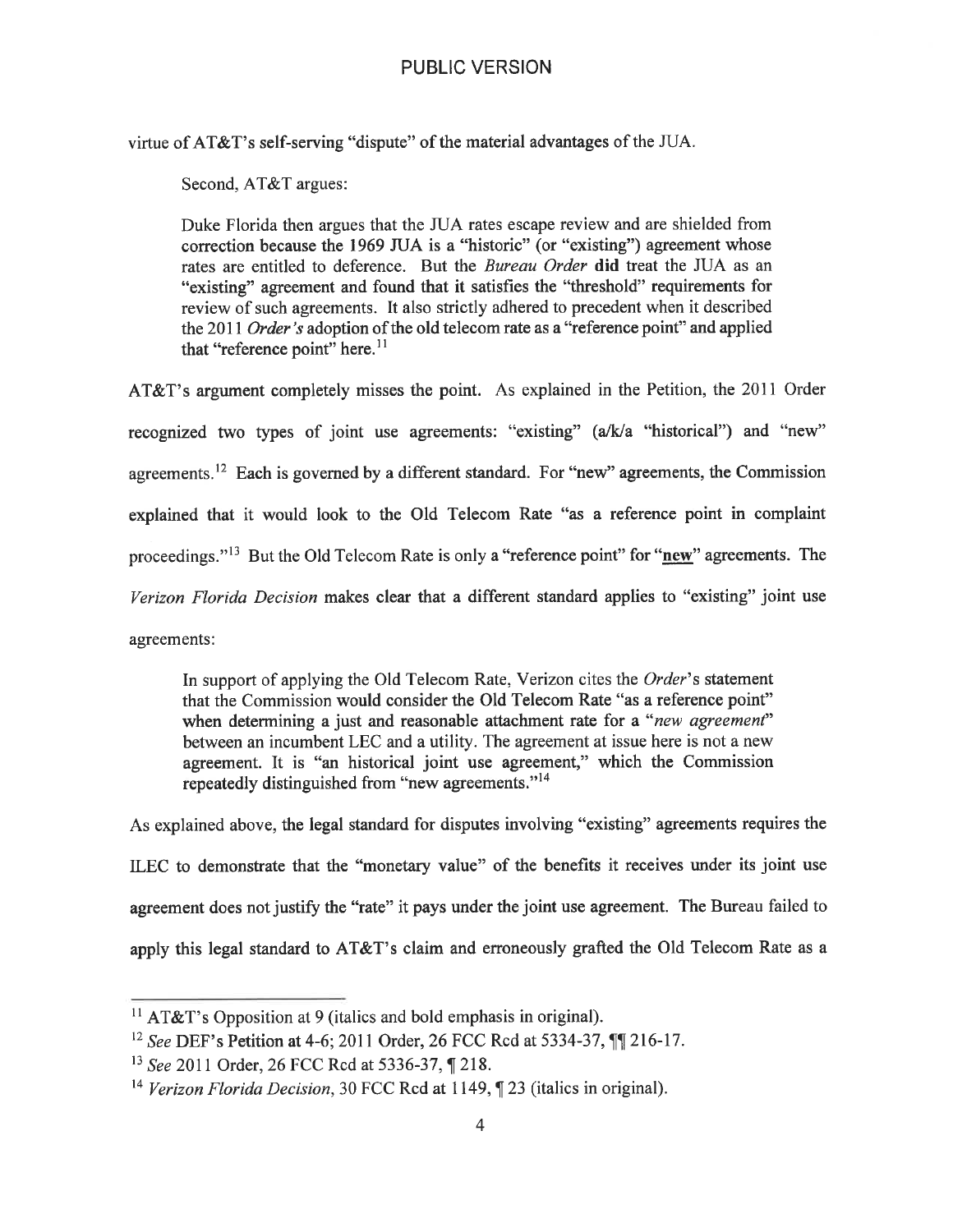"reference point" for reviewing the parties' "existing" JUA.<sup>15</sup> AT&T's opposition fails to address the separate legal standard for "existing" agreements under the *Verizon Florida Decision.* Instead, AT&T merely argues that the Bureau "did treat the JUA as an 'existing' agreement" and "strictly adhered to precedent when it...applied [the Old Telecom Rate as a] 'reference point' here."<sup>16</sup> As demonstrated above, this is patently incorrect.

Third, in response to DEF's argument that AT&T failed to demonstrate a genuine inability to terminate the JUA and obtain a new arrangement, AT&T argues:

[T]he record reveals the fallacy of Duke Florida's claim that the "result might have been very different" had "AT&T requested renegotiation in 2015, for example," instead of early 2019. The parties' "protracted negotiations" failed to resolve this case-not because of when they began-but because Duke Florida rejected the Commission's jurisdiction, precedent and rate reforms....<sup>17</sup>

AT&T once again misses the mark. The timing of AT&T's attempt to obtain a new arrangement is important because it is intertwined with the substance of its attempt. As the record makes clear, AT&T's first request to renegotiate the JUA came after the effective date of the 2018 Order, and AT&T's position was that the presumptions established in the 2018 Order applied to periods that were actually governed by the 2011 Order. AT&T dogmatically insisted that it was entitled to the New Telecom Rate (for the entire period in dispute) and has maintained throughout this proceeding that it was DEF's burden to demonstrate otherwise.<sup>18</sup> The entire point of DEF's argument is that the conversation would have been entirely different had AT&T sought to "obtain a new arrangement" prior to the 2018 Order and under the guidance of the  $2011$  Order.<sup>19</sup> For example,

<sup>15</sup> In fact, the Bureau failed to address the *Verizon Florida Decision* at all in its Order.

<sup>16</sup> AT&T's Opposition at 9. Like the Bureau, AT&T completely ignored the *Verizon Florida Decision.* AT&T' s failure to address the *Verizon Florida Decision* speaks volumes, as the *Verizon Florida Decision* lies at the heart of DEF's argument on this issue.

<sup>&</sup>lt;sup>17</sup> AT&T's Opposition at 10.

<sup>&</sup>lt;sup>18</sup> See, e.g., **AT&T**'s Complaint at  $\P$ [1] 31-33; **AT&T**'s Reply at  $\P$  8, 13, 21, 28, 31.

<sup>19</sup>*See* DEF's Petition at 6-8.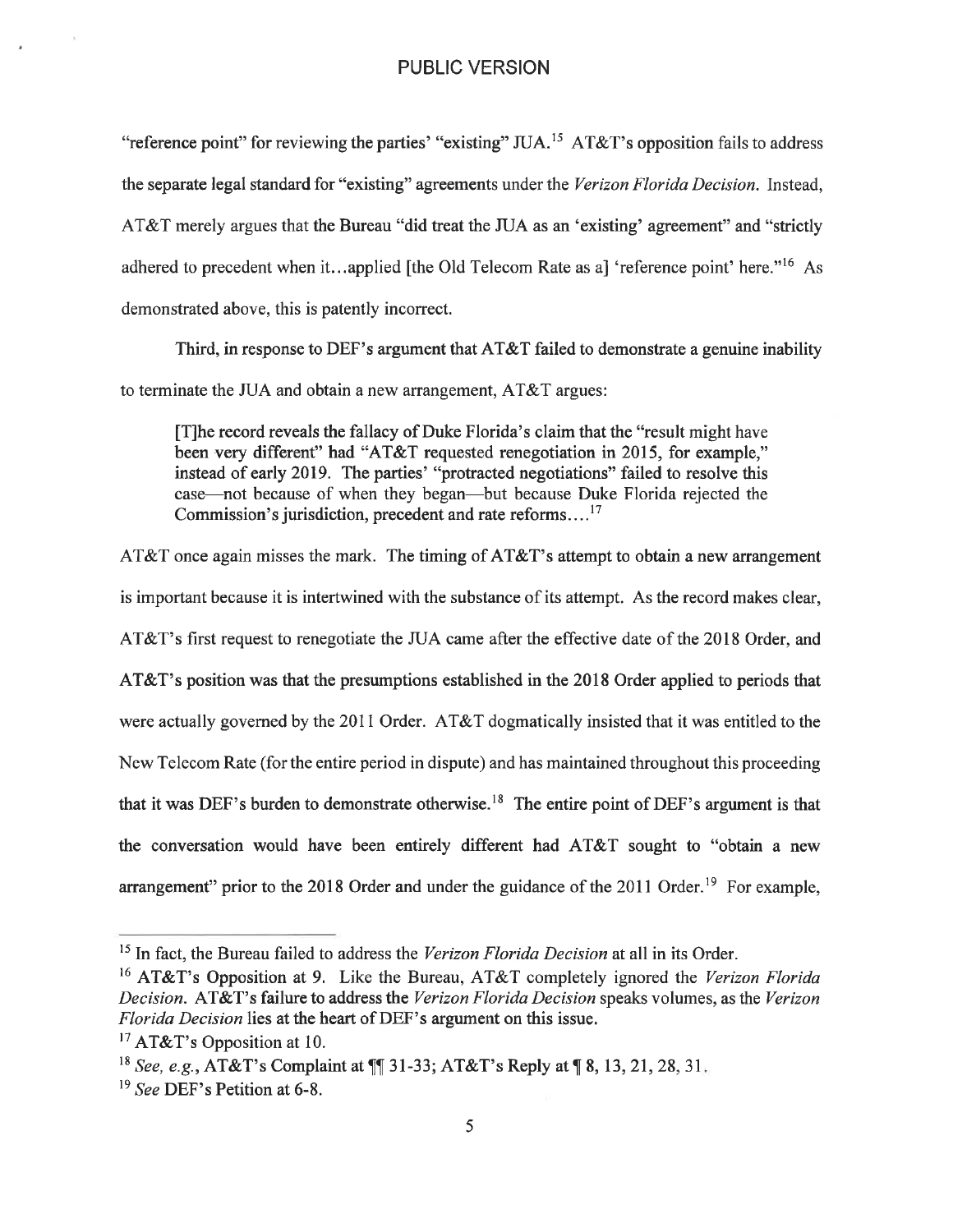had AT&T sought a new arrangement in 2015, when there was no question regarding who bore the burden of proof, and when the Old Telecom Rate was merely a "reference point" for "new" agreements, AT&T would have had no choice but to actually negotiate under the legal standard of the 2011 Order. Under those circumstances, there would have been a much greater probability of the parties reaching a negotiated resolution.

AT&T's argument also evidences a general misunderstanding of the legal standard under the 2011 Order—i.e., that it was  $AT&T$ 's burden to demonstrate that it was entitled to relief during period governed by the 2011 Order. Before the Commission will review "existing" joint use agreements, ILECs are required to meet the threshold burden of demonstrating that they "genuinely lack[] the ability to terminate an existing agreement and obtain a new arrangement."<sup>20</sup> AT&T failed to demonstrate that it even attempted to obtain a new arrangement under the 2011 Order. AT&T's failure of proof on this threshold issue should preclude it from obtaining any relief under the 2011 Order.

## II. **The Record and the Commission's "Cost Causation" Principles Require that AT&T Bear the Cost of the 3.33 Feet of Safety Space on DEF's Poles.**

On DEF's poles, the communication workers safety zone (a/k/a/ "safety space") exists, as its name implies, to protect communication workers. Without communications attachments, this 3.33 feet (40") of space is unnecessary on DEF's poles. Similarly, without electric facilities, this space is unnecessary on AT&T' s poles. Because of this, the parties have always **shared** the cost of this space on jointly used poles pursuant to the JUA. The Commission's current rate formulas, which were developed entirely during an era where cost-sharing arrangements within joint use agreements were undisturbed, do not account for the safety space. Because of this, DEF argued

 $202011$  Order, 26 FCC Rcd at 5335-36, 1216.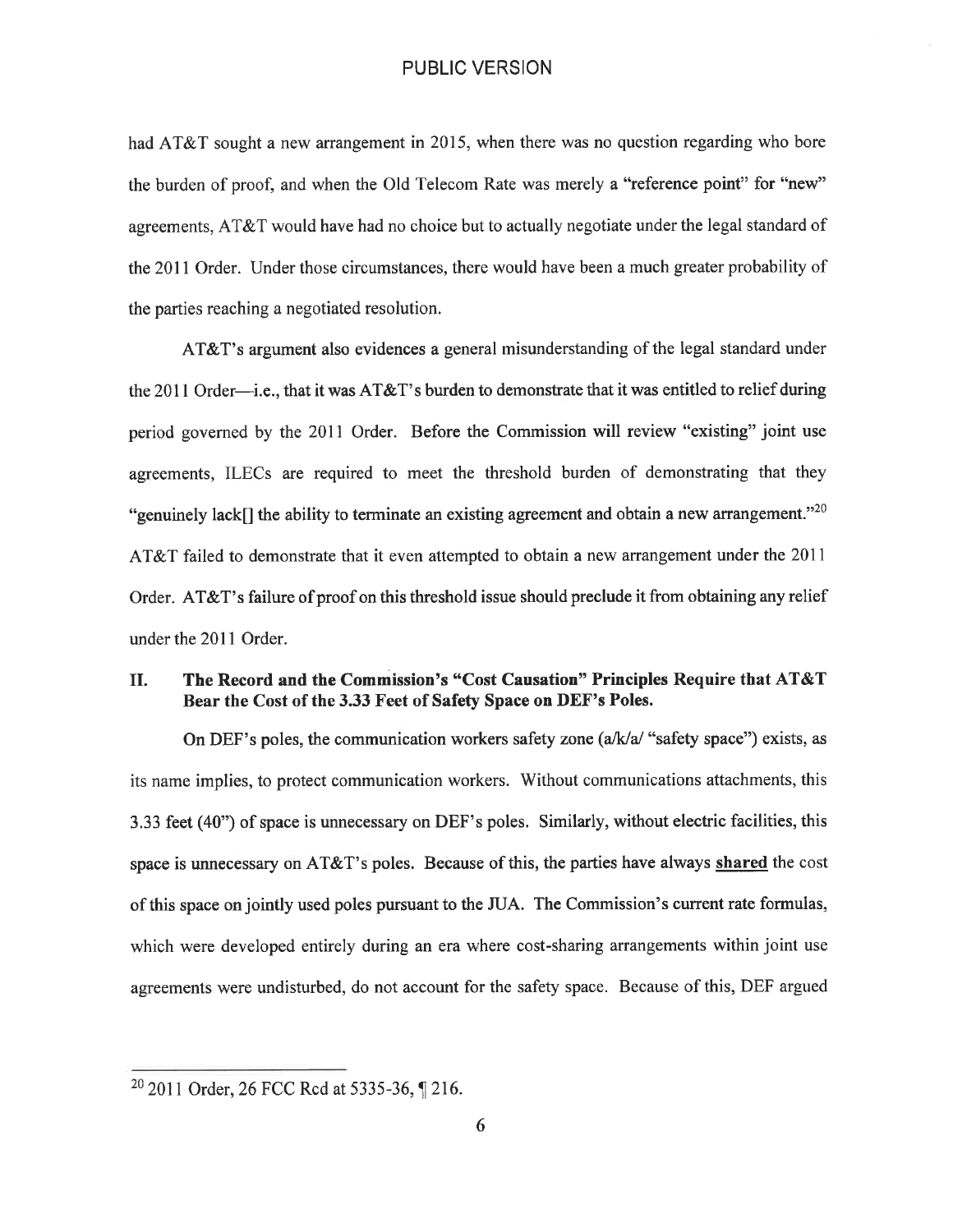that the 3.33 feet of safety space on jointly used poles owned by DEF should be allocated to AT&T under the Old Telecom Rate formula.<sup>21</sup> In support of this argument, DEF explained, *inter alia*, that: (1) AT&T is the "cost causer" of the safety on DEF's poles; and (2) DEF does not need and does not use the safety space on its own poles. $^{22}$ 

Relying solely on prior Commission precedent, the Bureau rejected DEF's argument:

We reaffirm that safety space is not attributable to communications attachers because AT&T's attachments do not occupy the communications safety space and the Commission has long held that the communications safety space is for the benefit of the electric utility, not attachers. Duke's attempt to charge AT&T for the safety space is inconsistent with the Commission's rules, which permit a utility to charge attachers only for the physical space occupied by their attachments. Because AT&T's attachments do not occupy the safety space, Duke may not charge AT&T for that space. $2<sup>3</sup>$ 

In its Petition, DEF pointed out several flaws in the Bureau's finding, including the fact that it: (I) fails to address DEF's "cost causation" argument; and (2) relies solely on prior Commission precedent without considering the record evidence that clearly distinguishes that precedent from the facts at issue in this proceeding—i.e., namely that DEF does not need and does not use the safety space on its own poles.<sup>24</sup>

Like the Bureau, AT&T just glosses-over DEF's "cost causation" argument. In an attempt to rebut DEF's evidence that it does not need and does not use the safety space on its own poles, AT&T argues that DEF's "claim is dispelled by the nature of its facilities, which require the space, and Duke Florida's use of the space for streetlights."<sup>25</sup> AT&T cites to the following testimony as establishing that DEF "uses" the safety space:

<sup>&</sup>lt;sup>21</sup> See, e.g., DEF's Answer at  $\P$  25; DEF's Initial Brief in Response to the Enforcement Bureau's March 8, 2021 Letter at 21 (filed Apr. 8, 2021) ("DEF's Initial Brief"); DEF's Petition at 9-11. <sup>22</sup> See DEF's Answer at ¶ 25; DEF's Initial Brief at 9-11, 21.

<sup>&</sup>lt;sup>23</sup> Order at  $\P$  49 (internal citations omitted).

<sup>&</sup>lt;sup>24</sup> See DEF's Petition at 9-11.

<sup>&</sup>lt;sup>25</sup> AT&T's Opposition at 11 n.55.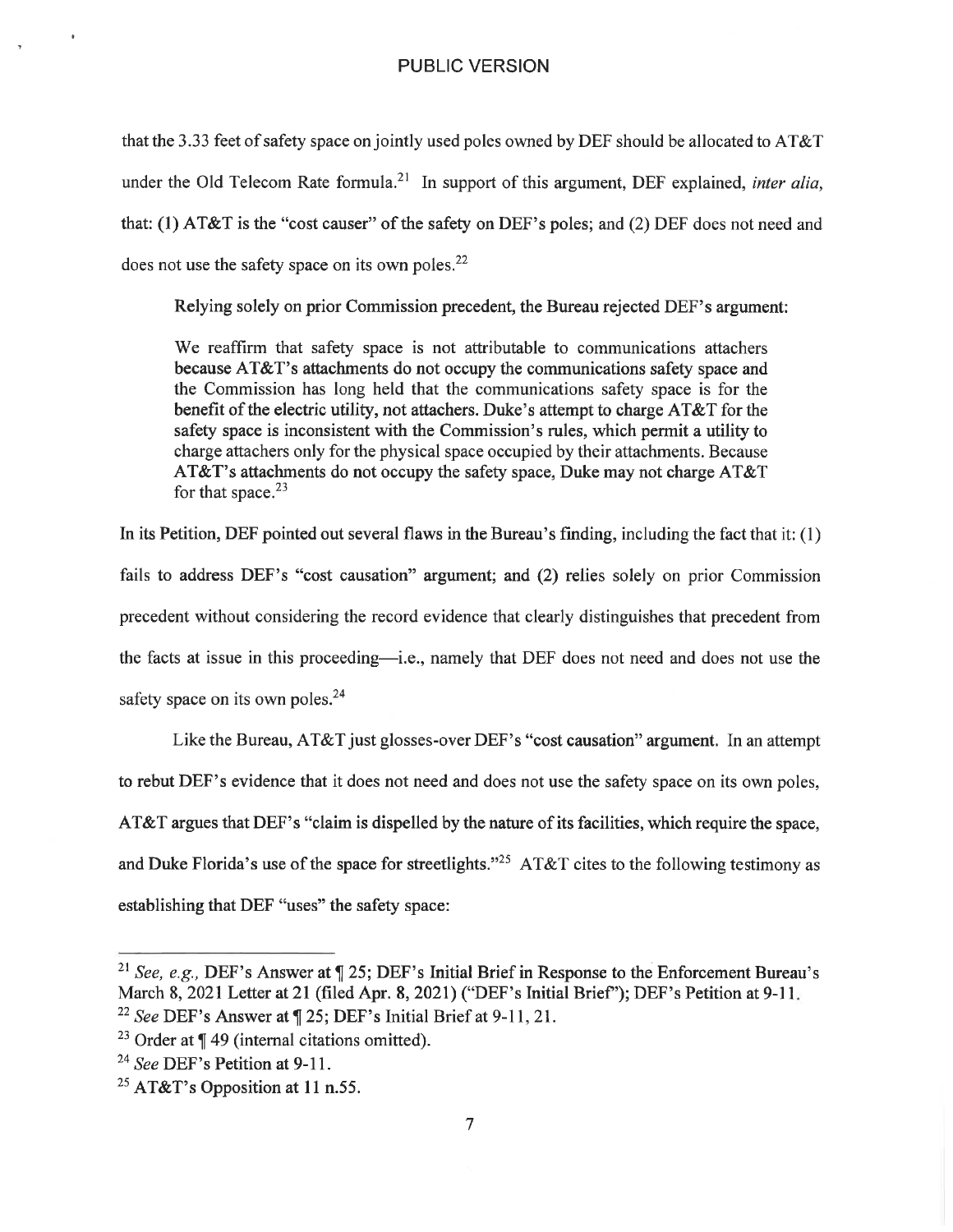DEF does not need and does not use the safety space on its own poles. The safety space on DEF poles serves no purpose in the provision of electric service—it exists only to benefit attaching entities within the communications space. Though streetlights are occasionally mounted within the safety space on DEF's poles, the safety space is not necessary for the proper installation of a streetlight.<sup>26</sup>

Though streetlights are occasionally mounted within the Communication Worker Safety Zone on DEF's poles as permitted by the NESC, the safety zone is not necessary for the proper installation of a streetlight. Streetlights can be, and often are, safely mounted within the electric supply space. $27$ 

The "occasional" and non-essential installation of streetlights within the safety space hardly establishes that the safety space on DEF's poles "is usable and used by" DEF. Furthermore, to the extent AT&T is arguing that the "nature of DEF's facilities" caused the need for the safety space, this argument only applies to the safety space on  $AT&T$ 's poles—on DEF's poles, it is the presence of communications attachments (or, more specifically, their workers) that necessitates this space.

AT&T also argues that the safety space on DEF's poles cannot be allocated to AT&T because "Commission rules ... permit a utility to charge attachers *only* for the physical space occupied by their attachments."<sup>28</sup> AT&T's argument presumes a definition of the term "occupied" that does not exist. The Commission's regulations already presume, for example, that a CATV or CLEC wireline attachment "occupies" 1-foot of space.<sup>29</sup> This presumption is based in part on the standard 12" clearance requirement between communications attachments.<sup>30</sup> In other words, the clearance requirements necessitated by an attachment are part of the space "occupied." Here, the 40" clearance requirement is part of the space "occupied" by the communications attachments on DEF's poles. If the Bureau dismantles the JUA's cost-sharing methodology, then the cost of the

<sup>&</sup>lt;sup>26</sup> DEF's Answer at Exh. A, DEF000134 (Decl. of Scott Freeburn, Oct. 29, 2020,  $\P$ 16).

<sup>&</sup>lt;sup>27</sup> *Id.* at Exh. C, DEF000163-64 (Decl. of Steven Burlison, P.E., Oct. 28, 2020,  $\P$ 9).

 $28$  AT&T's Opposition at 11 (citations omitted).

<sup>&</sup>lt;sup>29</sup> See 47 C.F.R. ¶ 1.1410.

<sup>30</sup>*See, e.g.,* National Electrical Safety Code (NESC), IEEE Standards Association, Rule 235H (2017).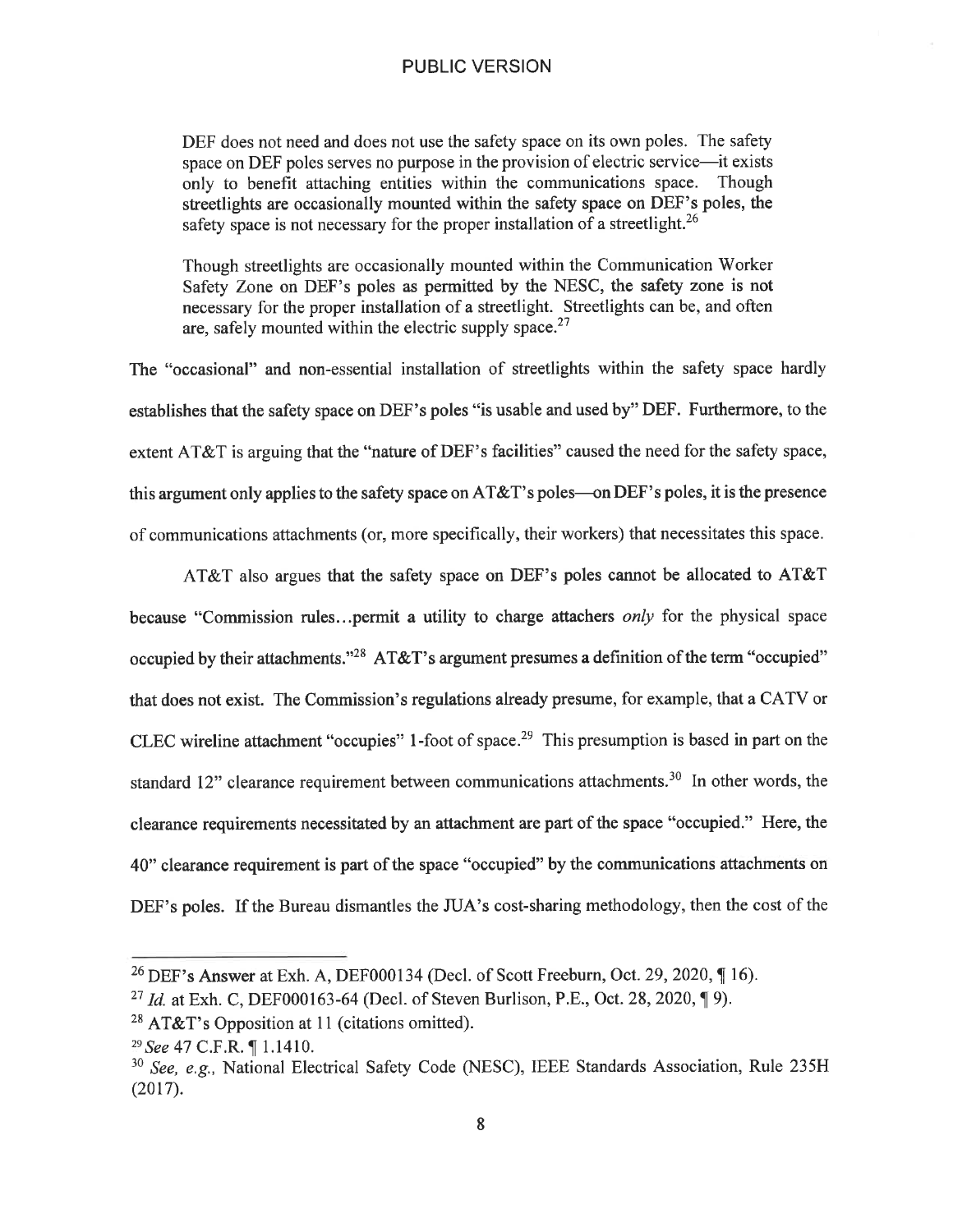safety space should be allocated (a) equally among all communications attachers, or (b) to AT&T as the original cost-causer.<sup>31</sup> Otherwise, DEF and its electric ratepayers end-up bearing the cost of space they do not use, do not need and would not have built-for purposes of electric service.<sup>32</sup>

## III. **Because It Is the Only Viable Methodology for Valuing AT&T's Right to Remain Attached, the Bureau Erred by Rejecting DEF's "Avoided System Replacement Costs" Valuation.**

The JUA provides  $AT&T$  with the right to remain attached to DEF's poles following termination.<sup>33</sup> According to DEF's valuation expert, the right to remain attached following termination provided AT&T with an annualized net benefit of  $\mathcal{S}$  per pole.<sup>34</sup> While the Bureau found that this right provided AT&T with a material advantage over DEF's CATV and CLEC licensees, the Bureau rejected Mr. Metcalfe's valuation because: (1) it "assumes that AT&T would incur the costs of a duplicate network, plus other costs, in arriving at this figure."<sup>35</sup> and  $(2)$ "[t]he Commission has never condoned valuing an alleged advantage by assuming that, without the JUA, an incumbent LEC would have built a duplicate pole network."<sup>36</sup>

In its Petition, DEF notes that the Bureau relied upon a Congressional finding that supported the original enactment of Section 224, which only applied to CATVs (who generally lack the ability to construct new pole lines). 37 Unlike CATVs, however, AT&T *does* have the

 $31$  If the Bureau allocates this cost to AT&T, as it should, then DEF would expect to bear this cost on jointly used poles owned by AT&T.

<sup>&</sup>lt;sup>32</sup> See Amendment of the Commission's Rules and Policies Governing Pole Attachments, Report and Order, CS Docket No. 97-151, 13 FCC Rcd 6777, 6818 at  $\P$  91 (Feb. 6, 1998) ("Where use of the one foot presumption would not encourage just and reasonable rates, any party may rebut the presumption.").

<sup>33</sup>*See* DEF's Answer at Exh. 1, DEF000258-59 (JUA, Article XVI, Section 16.1).

<sup>&</sup>lt;sup>34</sup> See id. at Exh. E, DEF000212-13, DEF000235 (Decl. of Kenneth Metcalfe, CPA, CVA, Oct. 30, 2020,  $\P\P$  18-21, Exh. E-2).

 $35$  Order at  $\P$  43 n.157.

<sup>&</sup>lt;sup>36</sup> See id. at [42.

<sup>37</sup>*See* DEF's Petition at 13 (citing *BellSouth Telecomms., LLC d/b/aAT&T Fla. v. Fla. Power and Light Co.,* Memorandum Opinion and Order, Proceeding No. 19-187, 35 FCC Red 5321, 5330 at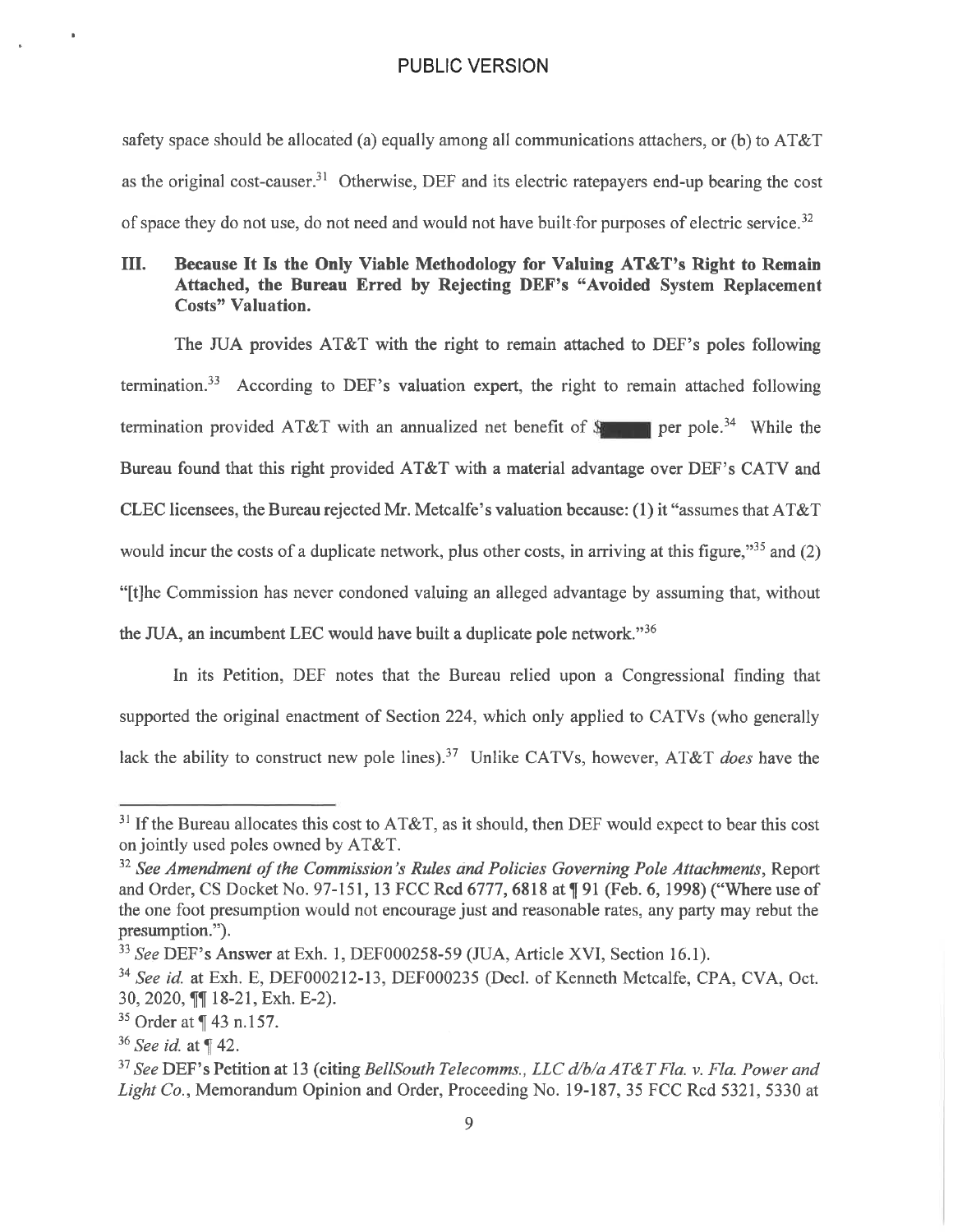ability to build new pole lines.<sup>38</sup> Thus, if AT&T were not contractually permitted to remain attached to DEF's poles following termination, AT&T's next best alternative is constructing its own pole network.

AT&T argues that "Duke Florida's redundant network theory is contrary to precedent" and that the "Commission has never condoned valuing an alleged advantage by assuming that, without the JUA, an ILEC would have built a duplicative pole network."<sup>39</sup> This is nothing more than a reiteration of the Bureau's finding. AT&T even cites the same authority that the Bureau relies upon in its Order—authority that DEF distinguishes within its Petition.<sup>40</sup> If DEF cannot value AT&T's right to remain attached following termination using an "avoided system replacement costs" methodology, then how should this material benefit be evaluated? This question is particularly important given that the Bureau and AT&T both seem to acknowledge that, in the absence of AT&T's contractual right to remain attached, the next best alternative for AT&T is to deploy its own poles.<sup>41</sup>

#### **CONCLUSION**

For the reasons set forth above, as well as the reasons previously stated in DEF's Petition, answer, declarations, documentary evidence and briefing, DEF respectfully urges the Bureau to reconsider the portions of its August 27, 2021 Order described in DEF's Petition.

<sup>15 (</sup>May 20, 2020) (the "*FPL I Decision*") (citing S. Rep. No. 580, 95<sup>th</sup> Congress, 1<sup>st</sup> Sess. at 13 (1977 Report), reprinted in 1978 U.S.C.C.A.N. 109)).

<sup>38</sup>*See* DEF's Petition at 13-14.

<sup>39</sup>*See* AT&T's Opposition at 17 (citations omitted).

<sup>40</sup>*See* DEF's Petition at 13-14.

<sup>&</sup>lt;sup>41</sup> See Order at ¶ 37 & n.135 (citing DEF's "avoided system replacement costs" valuation and noting that "AT&T's alternative to the JUA [is] far costlier"); AT&T's Opposition at 18 (arguing that the Bureau did not accept the accuracy of the replacement cost valuation for any purpose on the one hand, while explaining that the Bureau used the valuation to demonstrate that "AT&T's alternative to the JUA is far costlier" on the other hand) (internal brackets omitted).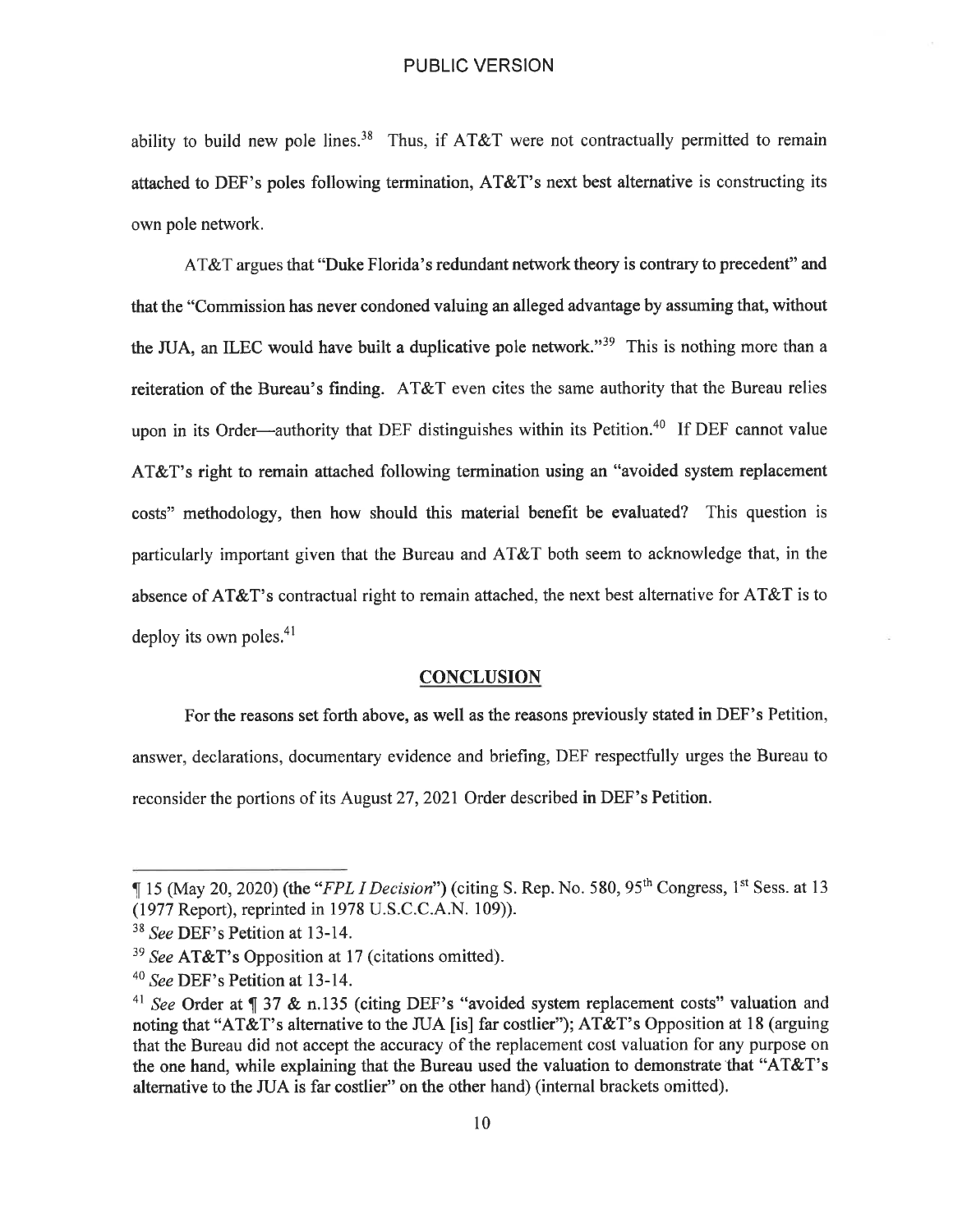Dated: October 14, 2021

 $\pmb{\iota}$ 

 $\bar{p}$ 

Respectfully submitted,

/s/ Eric B. Langley

Eric B. Langley Robin F. Bromberg Robert R. Zalanka **LANGLEY & BROMBERG LLC**  2700 U.S. Highway 280, Suite 240E Birmingham, Alabama 35223 (205) 783-5751 eric@langleybromberg.com robin@ langley bromberg.com rylee@langleybromberg.com

Attorneys for Defendant, Duke Energy Florida, LLC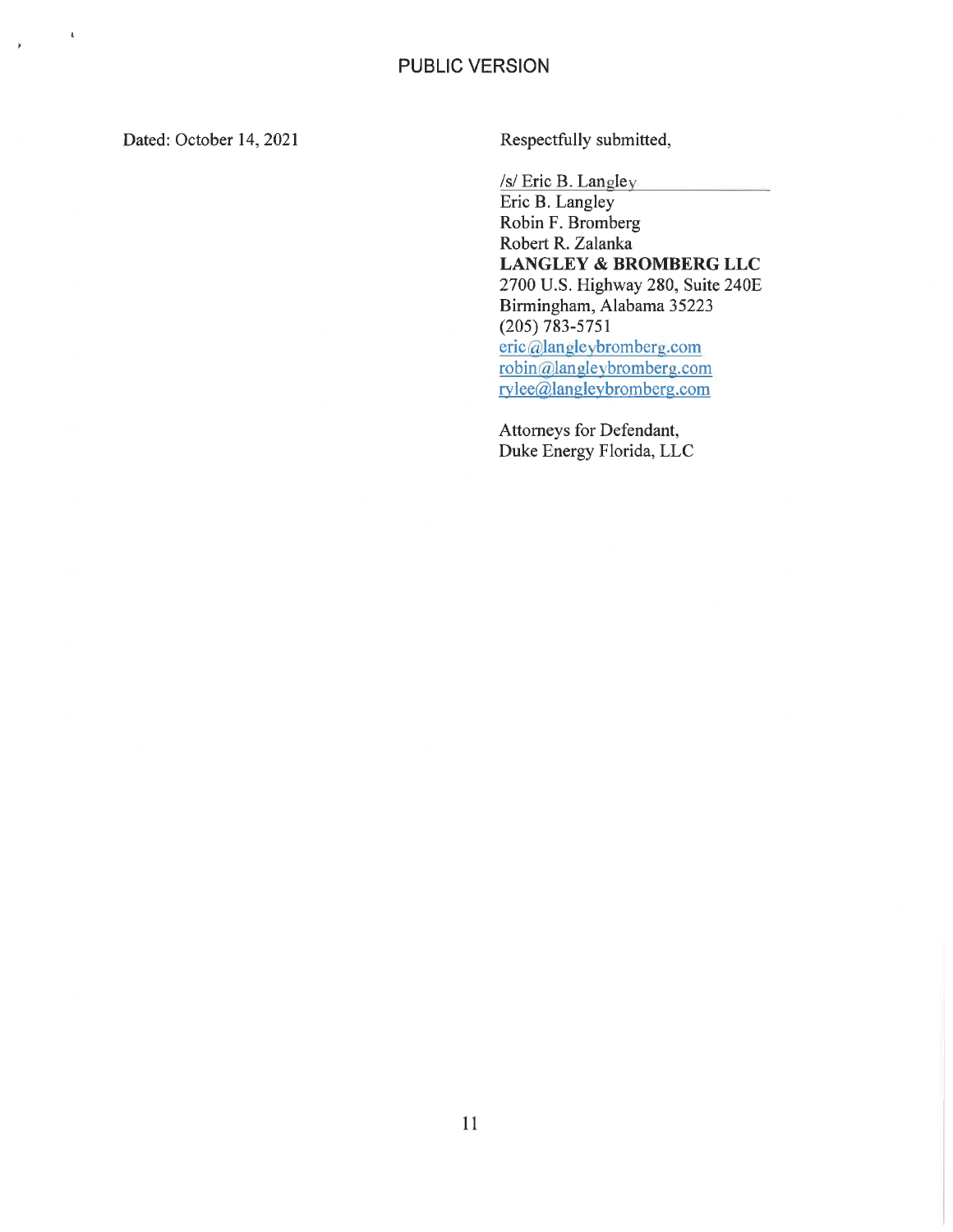## **RULE 1.721{m) VERIFICATION**

I, Eric B. Langley, as signatory to this submission, hereby verify that I have read this Reply to AT&T's Opposition to DEF's Petition for Reconsideration and, to the best of my knowledge, information, and belief formed after reasonable inquiry, it is well grounded in fact and is warranted by existing law or a good faith argument for the extension, modification or reversal of existing law, and is not interposed for any improper purpose, such as to harass, cause unnecessary delay, or needlessly increase the cost of the proceeding.

> *Isl* Eric B. LaneJey Eric B. Langley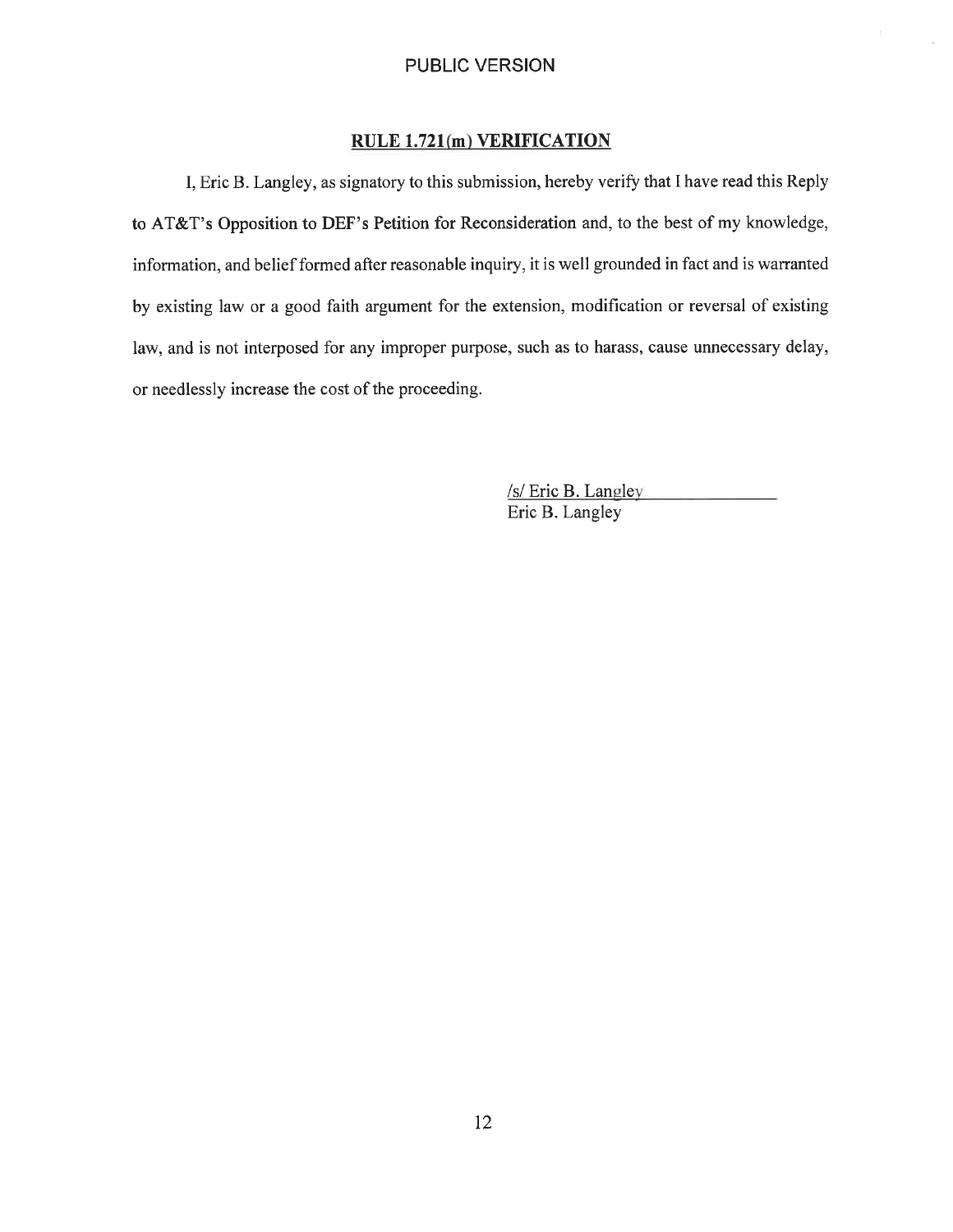## **CERTIFICATE OF SERVICE**

I hereby certify that on this day, October 14, 2021, a true and correct copy of Duke Energy

Florida, LLC's Reply to AT&T's Opposition was filed with the Commission via ECFS and was

served on the following (service method indicated):

 $\mathbf{t}$ 

| Robert Vitanza<br><b>Gary Phillips</b><br>David Lawson<br>AT&T SERVICES, INC.<br>1120 20th Street NW, Suite 1000<br>Washington, DC 20036<br>(by U.S. Mail)                                                                      | Marlene H. Dortch, Secretary<br><b>Federal Communications Commission</b><br>9050 Junction Drive<br>Annapolis Junction, MD 20701<br>(by FedEx Overnight and ECFS)                                                                                                                                                                                                                                        |
|---------------------------------------------------------------------------------------------------------------------------------------------------------------------------------------------------------------------------------|---------------------------------------------------------------------------------------------------------------------------------------------------------------------------------------------------------------------------------------------------------------------------------------------------------------------------------------------------------------------------------------------------------|
| Christopher S. Huther<br>Claire J. Evans<br><b>Frank Scaduto</b><br><b>WILEY REIN LLP</b><br>1776 K Street NW<br>Washington, DC 20006<br>chuther@wileyrein.com<br>cevans@wileyrein.com<br>fscaduto@wileyrein.com<br>(by E-Mail) | Rosemary H. McEnery<br>Mike Engel<br>Lisa J. Saks<br>Lisa Boehly<br>Sandra Gray-Fields<br><b>Federal Communications Commission</b><br>Market Disputes Resolution Division<br><b>Enforcement Bureau</b><br>445 $12th$ Street, SW<br>Washington, D.C. 20554<br>Rosemary.McEnery@fcc.gov<br>Michael.Engel@fcc.gov<br>Lisa.Saks@fcc.gov<br>Lisa.Boehly@fcc.gov<br>Sandra.Gray-Fields@fcc.gov<br>(by E-Mail) |
| Gary F. Clark, Chairman<br>Florida Public Service Commission<br>2540 Shumard Oak Blvd.<br>Tallahassee, FL 32399-0850<br>(PUBLIC VERSION ONLY by U.S. Mail)                                                                      | Kimberly D. Bose, Secretary<br><b>Federal Energy Regulatory Commission</b><br>888 First Street, NE<br>Washington, DC 20426<br>(PUBLIC VERSION ONLY by U.S. Mail)                                                                                                                                                                                                                                        |

*Isl* Eric B. Langley Eric B. Langley *Counsel for Defendant, Duke Energy Florida, LLC*